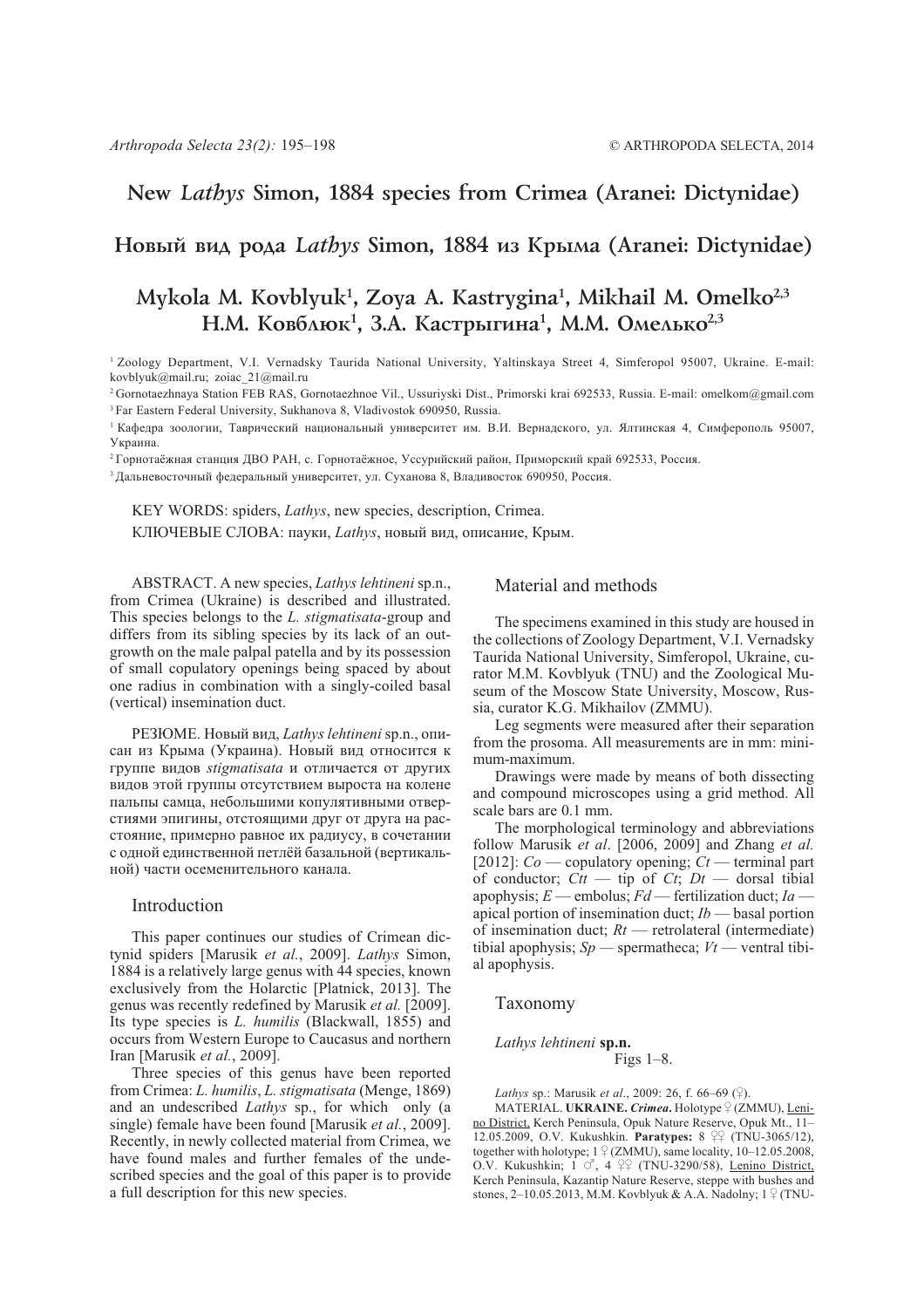

Figs 1-8. Copulatory organs of Lathys lehtineni sp.n.: 1 — tibia of male palp, dorso-retrolateral; 2 — male palp, retrolateral; 3 — male palp, ventral; 4 - male palp, prolateral; 5 - schematic course of insemination and fertilization ducts; 6 - epigyne, ventral; 7 - epigyne, ventral (after maceration); 8 — epigyne, dorsal (after maceration). Scale 0.1 mm.

Рис. 1-8. Копулятивные органы Lathys lehtineni sp.n.: 1 - голень пальпы самца, дорсо-ретролатерально; 2 - пальпа самца, ретролатерально; 3 - пальпа самца, вентрально; 4 - пальпа самца, пролатерально; 5 - схема расположения каналов эпигины; 6 — эпигина, вентрально; 7 — эпигина, вентрально (после мацерации); 8 — эпигина, дорсально (после мацерации). Масштаб 0,1 мм.

2035/14), Feodosiya District, Karadag Nature Reserve, Kara-Agach Mt., Juniperus excelsa, 24.04.2004, O.V. Kukushkin.

DIAGNOSIS. This new species belongs to the L. stigmatisata-group sensu Marusik et al. [2006, 2009]. The males of *L. lehtineni* sp.n. are distinguished from L. stigmatisata males by the lack of an outgrowth on the male palpal patella (present in L. stigmatisata). Females of the new species can be distinguished from L. stigmatisata by the smaller copulatory openings being spaced by about one radius (openings touching in L. stigmatisata), and its insemination ducts joining receptacle at an apical point (subapical in L. stigmatisata). The diameters of the receptacles and the copulatory openings are almost equal in L. stigmatisata while the diameters of the copulatory openings in L. lehtineni sp.n. are significantly smaller that those of receptacles.

The new species differs from L. arabs Simon, 1910 and L. balestrerii Caporiacco, 1934 (currently consid-

ered as synonyms of L. stigmatisata [Platnick, 2013] but, in our opinion, are separate species), by a single coil of basal (vertical) insemination duct (two coils in L. arabs and L. balestrerii [Bosmans et al., 2009: figs] 37-40; Marusik et al., 2007: fig. 30]). In addition, L. *balestrerii* is much larger in size [Caporiacco, 1934]: length of carapace in male of L. balestrerii  $-1.4$ , in male of L. lehtineni sp.n.  $-1.0$ ; length of carapace in female of L. balestrerii - 1.9, in female of L. lehtineni sp.n.  $-0.9-1.1$ .

From L. alberta Gertsch, 1946 the new species differs by smaller size (male and female carapace length in L. alberta is 1.5 [Chamberlin & Gertsch, 1958], in new species is  $1.0$  and  $0.9-1.1$ ), and in the distance between the copulatory openings (as wide as diameter of copulatory opening in L. alberta [Chamberlin & Gertsch, 1958; Marusik et al., 2006; Zhang et al., 2012], and as radius of copulatory opening in new species).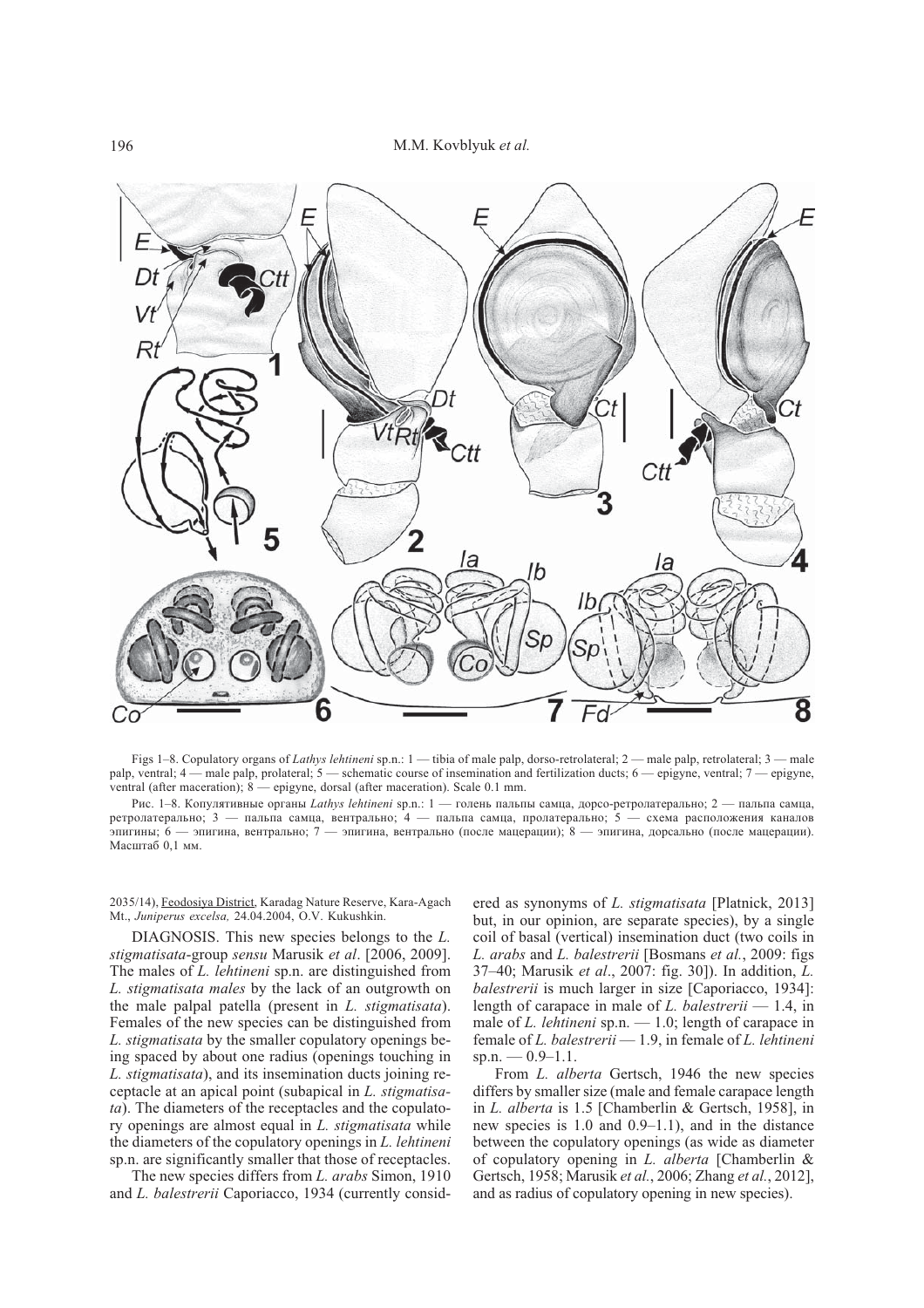|                                                                   | L. alberta                                         | L. lehtineni<br>sp.n.                 | L. arabs                                                       | L.<br><i>balestrerii</i>                     | L. stigmatisata                                                                  | L.<br>subalberta                      | L. subviridis                         |
|-------------------------------------------------------------------|----------------------------------------------------|---------------------------------------|----------------------------------------------------------------|----------------------------------------------|----------------------------------------------------------------------------------|---------------------------------------|---------------------------------------|
| Length of<br>male carapace                                        | 1.5                                                | 1.0                                   | no data                                                        | 1.4                                          | 1.0                                                                              | 1.3                                   | no data                               |
| Length of<br>female<br>carapace                                   | 1.5                                                | $0.9 - 1.1$                           | no data                                                        | 1.9                                          | $1.0 - 1.1$                                                                      | 0.9                                   | no data                               |
| Patellar<br>outgrowth in<br>male palp                             | absent                                             | absent                                | no data                                                        | absent                                       | present                                                                          | absent                                | $\circlearrowleft$ unknown            |
| <b>Distance</b><br>between the<br>copulatory<br>openings          | as diameter<br>$\alpha$ f<br>copulatory<br>opening | as radius of<br>copulatory<br>opening | as radius to<br>a full<br>diameter of<br>copulatory<br>opening | as radius of<br>copulatory<br>opening        | extremely thin<br>(much smaller,<br>then the radius<br>of copulatory<br>opening) | as radius of<br>copulatory<br>opening | as radius of<br>copulatory<br>opening |
| Number of<br>coils of basal<br>(vertical)<br>insemination<br>duct |                                                    | $\mathbf{1}$                          | $\overline{2}$                                                 | $\mathfrak{D}$                               | $\mathbf{1}$                                                                     | $\overline{c}$                        | no data                               |
| Distribution                                                      | North<br>America,<br>Siberia                       | Ukraine<br>(Crimea)                   | Algeria,<br>Greece                                             | northern<br>India, Tian<br>Shan,<br>Xinjiang | Europe                                                                           | China<br>(Shaanxi)                    | Algeria,<br>Tajikistan                |

Table 1. Comparison and distribution of some Lathys species related to Lathys lehtineni sp.n. Таблица 1. Сравнительные признаки видов Lathys, наиболее близких к Lathys lehtineni sp.n.

From L. subalberta Zhang, Hu et Zhang, 2012 new species differs by size (male carapace length in L. subalberta is 1.3 [Zhang et al., 2012], in new species is 1.0), and in number of coils of basal (vertical) insemination duct (2 in L. subalberta [Zhang et al., 2012] and 1 in new species).

From L. subviridis Denis, 1937 new species slightly differs in size (total length of female in L. subviridis is  $2.3$  [Denis, 1937], in new species is  $2.5-3.2$ ) and in number of promarginal teeth of chelicerae (3 in female of L. subviridis [Denis, 1937] and 4 in female of new species). The extremely poor description of L. subviridis makes impossible its more detailed comparison with the new species.

The main characteristics of L. lehtineni sp.n. and some of its similar species are compared in Table 1.

DESCRIPTION. Male and females (n=2). Measurements ( $\circlearrowleft$ / $\circlearrowright$ ): total length 2.2 / 2.5–3.2; carapace  $0.99 / 0.91 - 1.12$  long, 0.78 / 0.66–0.85 wide; chelicerae 0.44 / 0.35-0.45 long. Carapace and abdomen light brown without distinct pattern.

Length of leg segments in female (carapace 3.2) long):

|   | femur | patella | tibia    | metatarsus | tarsus | Total |
|---|-------|---------|----------|------------|--------|-------|
|   | 0.85  | 0.36    | $0.71\,$ | 0.61       | 0.36   | 2.90  |
| П | 0.74  | 0.32    | 0.55     | 0.52       | 0.32   | 2.63  |
| Ш | 0.65  | 0.28    | 0.42     | 0.47       | 0.31   | 2.13  |
|   | 0.83  | 0.34    | 0.64     | 0.62       | 0.30   |       |

Chelicerae of male with 2 large promarginal and 3 small retromarginal teeth. In females 4 promarginal and 4 retromarginal identically-sized teeth.



Map 1. Distribution of Lathys lehtineni sp.n. Карта 1. Распространение Lathys lehtineni sp.n.

Male palp as in Figs 1-4, without patellar outgrowth. Tip of terminal part of conductor  $(C<sub>tt</sub>)$  with 3 screws, as in *L. stigmatisata* and other above-mentioned species.

Epigyne as in Figs 5–8, with two large round copulatory openings  $(C<sub>o</sub>)$  separated by the distance equivalent to the radius of one copulatory opening. The diameter of each copulatory opening significantly smaller than that of a receptacle. Receptacles round, insemination ducts long and coiled in two plains (vertical over receptacle, and horizontal — over openings). One vertical (basal) coil  $(Ib)$  and three horizontal (apical)  $\cosh( Ia)$ .

TYPE LOCALITY. Crimea, Kerch Peninsula, Opuk Nature Reserve, Opuk Mt.

DISTRIBUTION. East part of Crimea: Karadag and Kerch Peninsula (Map 1).